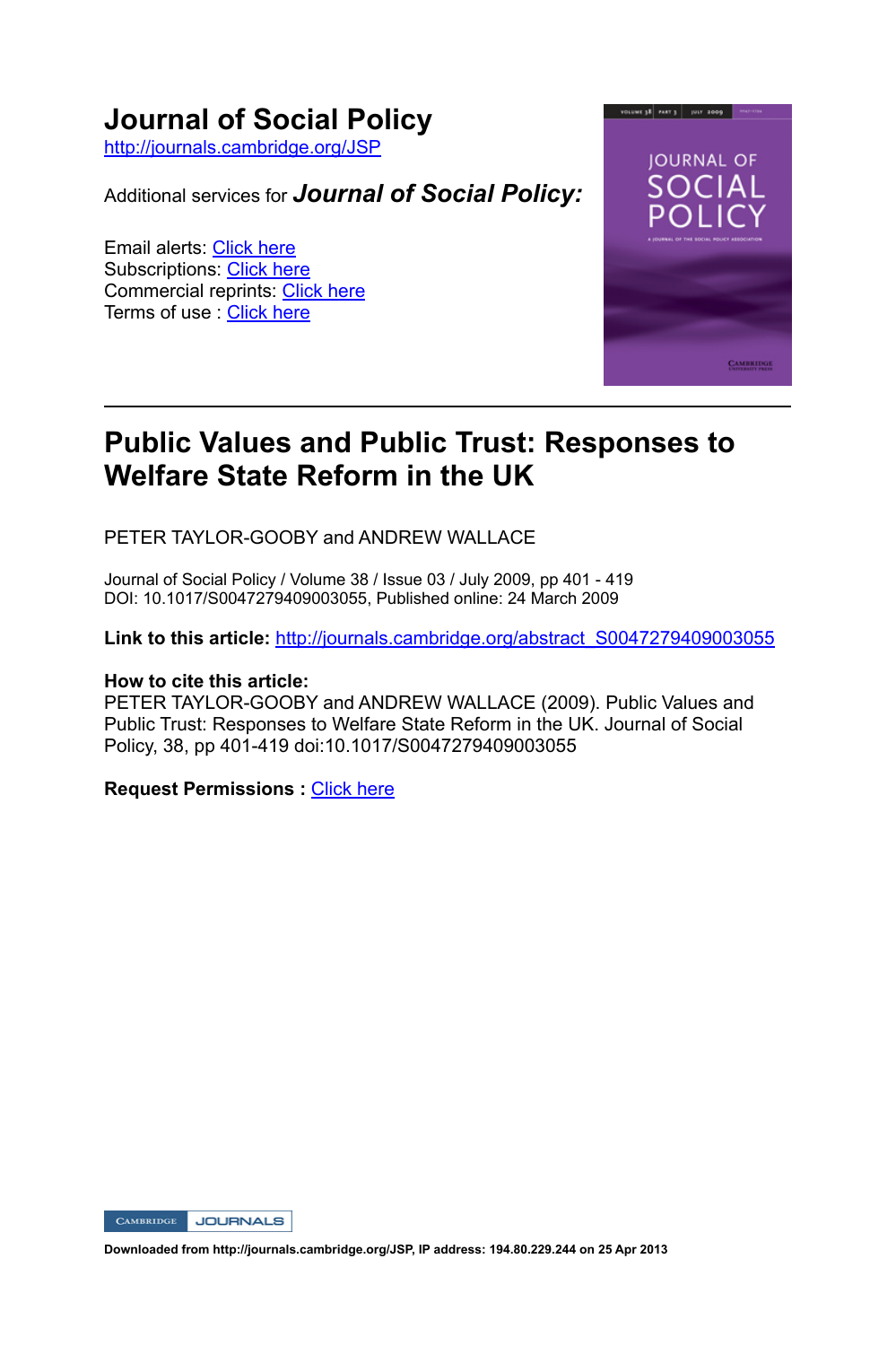# Public Values and Public Trust: Responses to Welfare State Reform in the UK

#### **PETER TAYLOR-GOOBY and ANDREW WALLACE**

*School of Social Policy, Sociology and Social Research, University of Kent, Canterbury CT2 7NF email [contact author]: p.f.taylor-gooby@kent.ac.uk*

#### **Abstract**

The welfare state faces a number of challenges. Recent reforms in the UK appear broadly successful in attaining targets and improving cost-efficiency, but are nonetheless confronted by public disquiet and unease. This article argues that one difficulty with the new directions in policy is that they rest on a particular and limited understanding of agency. Reformers tend to operate within a theoretical framework that understands behaviour as driven by individual and predominantly rational incentives and pays little attention to the expressive and normative aspects of social action. The problems that arise in these areas when a competitive market logic is applied in social provision tend not to be recognised. Such a logic may contradict established values of social care and commitment to user interests. A qualitative survey of 48 members of the general public is used to examine perceptions of and responses to the NHS reforms, and to show how public discourse in this area is at variance with the instrumental and individual assumptions of policy-makers. The result is that the reform programme damages the legitimacy of the service and that those responsible for the new policies fail to recognise that the individual instrumental agenda is eroding public trust.

#### **Responses to reform**

The welfare state in the UK, as elsewhere, faces challenges from population ageing and rising demand, constraints on resources and a more critical and less deferential citizenry (Pierson, 2001; Huber and Stephens, 2001; Ellison and Castles, 2006; Norris, 1999). Many policy-makers believe these pressures require new policies to make public services more cost-efficient and more responsive to increasingly diverse users (see Prime Minister's Strategy Unit, 2006, for a summary). The main approach to achieve this has involved the combination of targets, regulation and consumer choice in quasi-markets, often referred to as New Public Management (Flynn, 2007), plus increased investment in specific areas.

Taken together, public service reforms have achieved a great deal, as improvements in many of the key indicators show (Treasury, 2007: 3–5). Many independent commentators are largely positive. Hills and Stewart conclude: 'in some of the most important areas, it is fair to say both that the tide has turned,

**JOURNALS**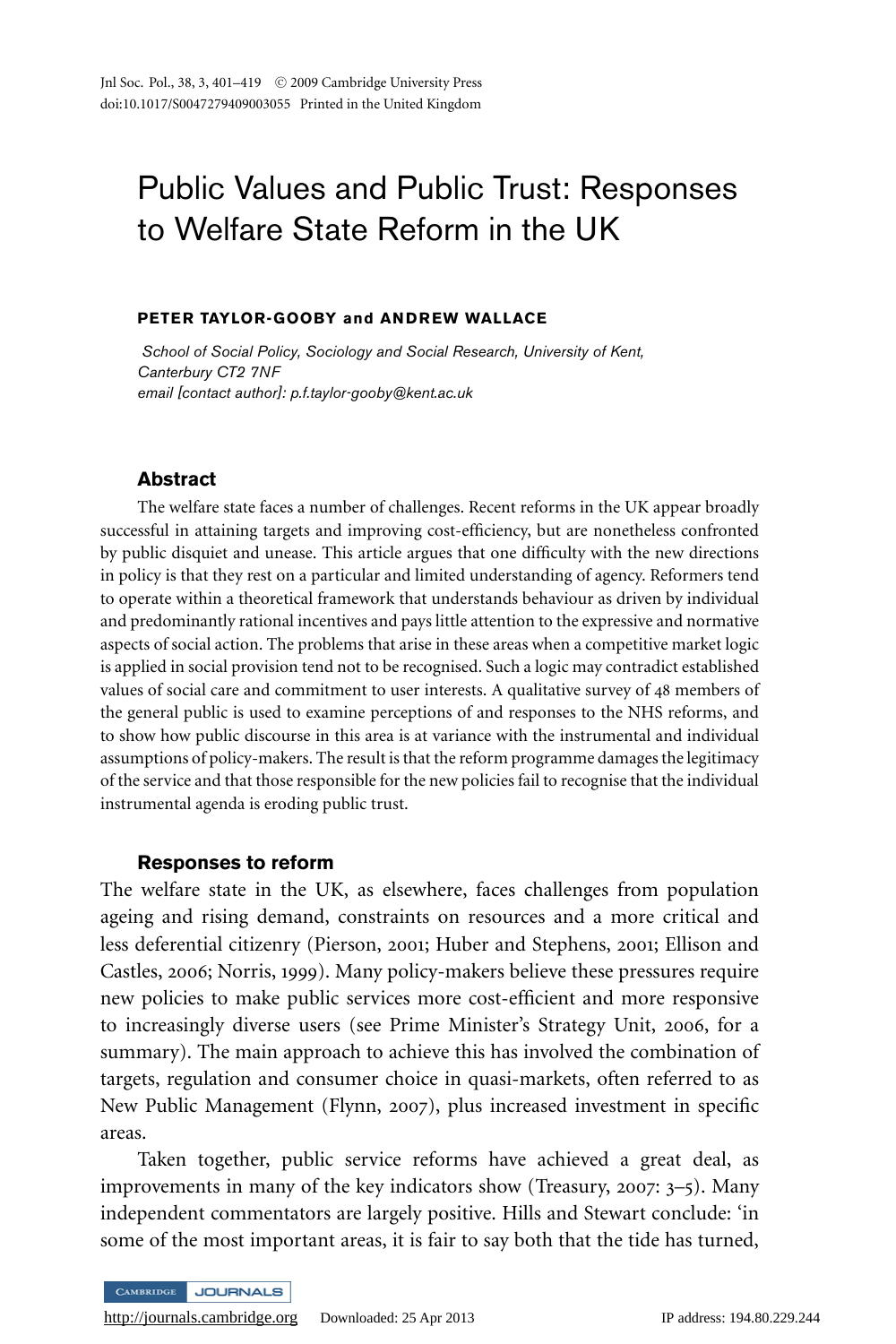and that policy has contributed to turning that tide' (2005: 346). Toynbee and Walker give a generally favourable verdict: 'By 2007, Britain was a richer and fairer society than in 1997. It was healthier, safer and in many respects better governed' (2005: 327). 'Including adjustments for quality change and for increasing value of health, NHS productivity is estimated to have risen on average by between 0.9 and 1.6 per cent per year over the 1999 to 2004 period' (Lee, 2006). The King's Fund 'Independent audit of the NHS 1997–2005' concludes: 'the results *...* are very positive *...* has there been a step-change? If step change means a change of gear with more and better services, then yes, there has' (King's Fund, 2005).

However, these improvements do not seem to be accompanied by enhanced public optimism about the future of the public sector. IPSOS-MORI surveys show that expectations remain low (Figure 1). For public services as a whole, throughout the last six years more people believe that standards will deteriorate than think they will improve. For health care, the overall trend is downwards and for the highest ranked service, education, roughly flat. Only between 5 and 10 per cent more people anticipate improvement than deterioration. For police, transport and environmental services, pessimists outnumber optimists for most of the period and there is no upward trend (Ipsos-Mori, 2007).

These developments raise the question of why public services that affect large numbers of people and appear to be delivering better provision in many areas are not seen more favourably. Many factors are relevant to perceptions of public policy, from individual experience to party political propaganda and media campaigning (for example, the repeated references to the NHS as a 'dead duck' in *Sun* newspaper leaders: *Sun*, 2006a, b, c). However, individuals are best understood not simply as passive recipients of the pronouncements of media and astute politicians, but as playing an active role in interpreting, accepting, rejecting and responding to the messages they receive (Eldridge *et al.*, 1997; Petts *et al.*, 2001). Considerations that may be framing public interpretation of and response to welfare reform are thus of interest.

Much of the current reform agenda is concerned to change the way professionals and managers in public services behave, and to encourage service users to act more effectively and responsibly in their own interest. The reforms rest at bottom on a particular conception of agency, which, we argue, is limited. In this article we review theories of agency and their relevance to social policy, and then discuss material from a new qualitative survey, which indicates that the assumptions of reformers conflict with the understanding of the public.

#### **Agency and public policy**

Instrumental accounts of agency may be distinguished from expressive/normative approaches (for an excellent summary, see Hargreaves-Heap *et al*., 1992: ch. 1). Instrumental accounts understand agency in terms of the rational deliberative

CAMBRIDGE JOURNALS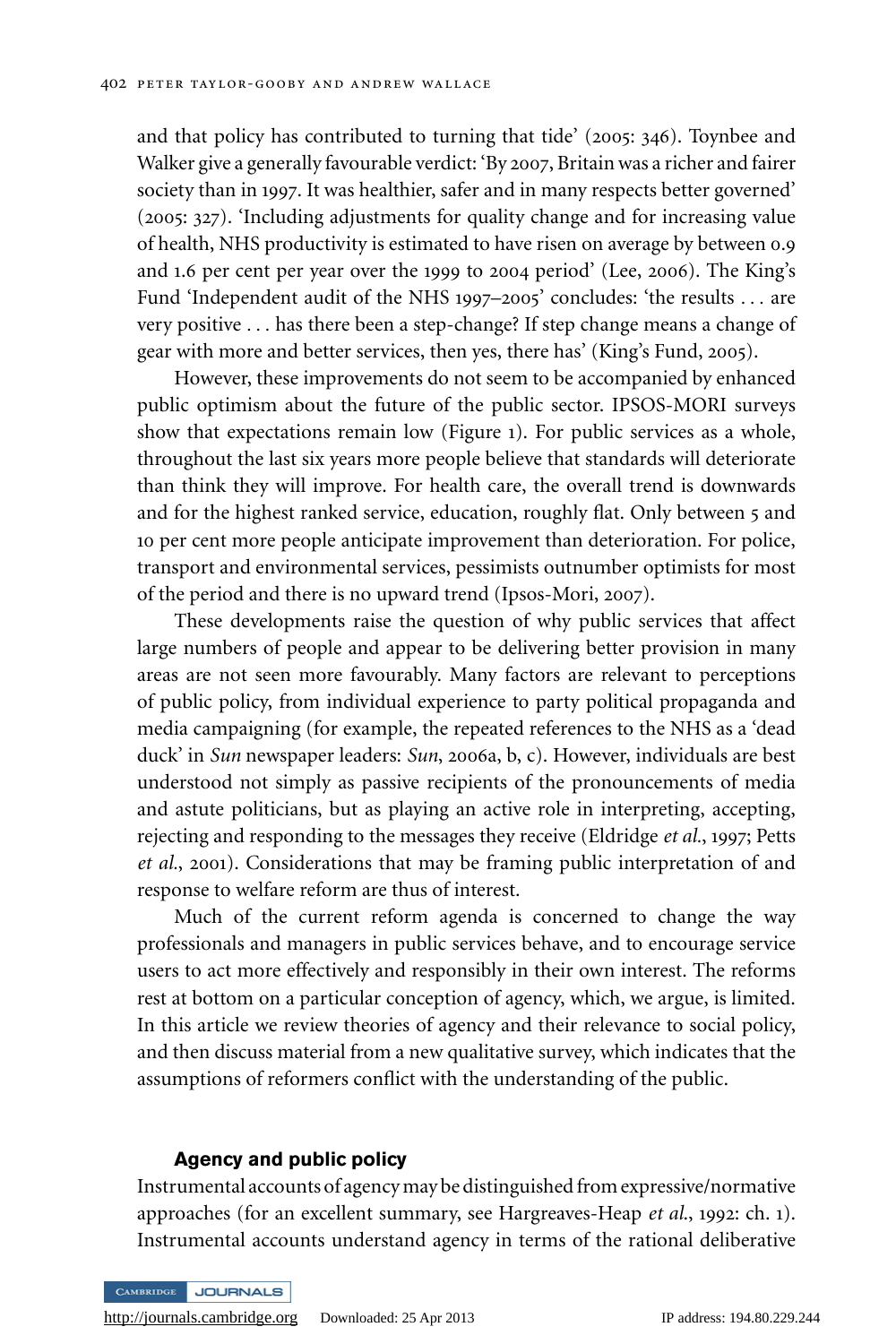

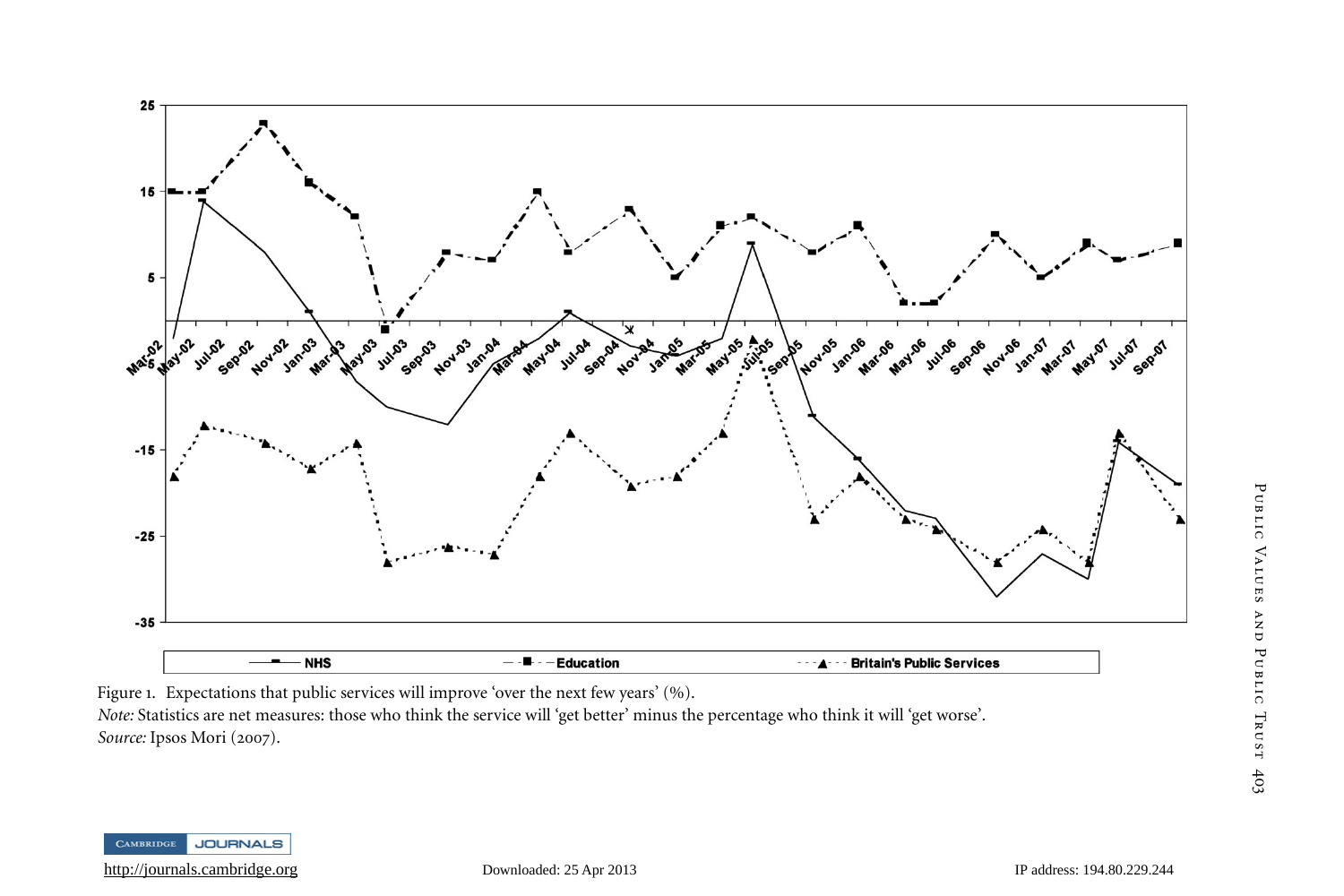choice of means to achieve particular ends: the model of 'homo oeconomicus'. Since the logic is instrumental, the theory does not address the ends directly but takes them as given, as grist to the mill of reason. Normative/expressive approaches interpret action as essentially communicative, in the context of interactions with other social actors. This perspective rests on shared normative frameworks which enable the values implicit in action to be interpreted by others, to have a social meaning.

Both accounts carry weight. They are validated by introspection and in experience. We know that we and others sometimes do things because we think it is reasonable to believe the course of action will advance the goals we hold as individuals. We also act to communicate our values to others or stake a claim to an identity as a particular kind of person. Much recent work has been concerned to provide accounts that link the different aspects of agency.

#### **Instrumental rational action**

The independent rational actor model has become dominant across modern economics and influential in political science and other fields (Jaeger *et al*., 2001: 20–9). It analyses agency instrumentally, as based on independent individual choice pursued to achieve the values held by the chooser, which are not themselves the immediate concern of the theory. A number of additional approaches qualify this, pointing to the practical and contextual restrictions of human reason in terms of constraints on deliberative ability (Simon, 1978) and effort (Todd and Gigerenzer, 2003), of the limitations of the 'mental models' we may use (Atman *et al*., 1994), or of the shortcomings of common cognitive heuristics (Kahneman *et al.*, 1982).

Proponents of this approach typically understand the diversity of values that serve as goals for people's actions as psychological 'brute facts'. This gives rise to (well-recognised) limitations in giving adequate accounts of expressive and normative aspects of social action, where considerations outside the individual appear to be structuring behaviour. More recent developments seek to address this by providing explanations of how the interactions of rational choosers may give rise to the emergence of shared norms. As two commentators remark: 'the future of rational choice lies in the analysis of norms and institutions' (Cook and Levi, 1990: 1). One problem is that most of these analyses only give an account of the development of one specific norm (most frequently, reciprocity) under particular circumstances, not of overall normative structures. Examples are accounts of the emergence of reciprocity in games played between rational individuals (Axelrod, 1981, and others), in the management of public goods under particular governance arrangements (Ostrom and Walker, 2002) or in a range of interactions provided that a particular mix of psychological characteristics exists in the population (Fehr and Gächter, 2000).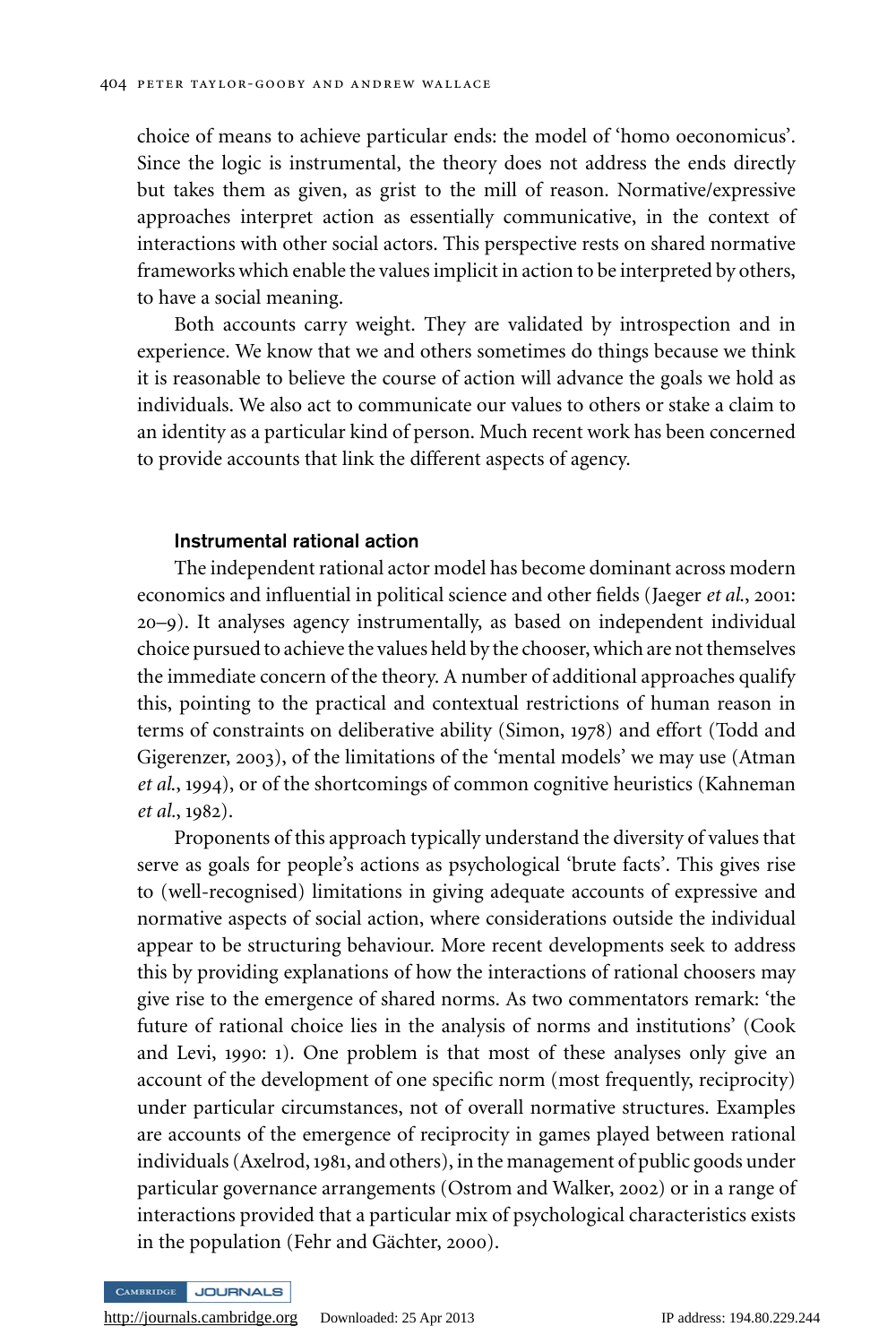#### **Normative/expressive action**

Other approaches, located chiefly in sociology and also influencing political science and social psychology, have discussed social action in the context of shared norms (Hargreaves-Heap *et al*., 1992: 17–20). Norms have been understood, for example, as elements of a social system (Parsons, 1951), as embedded in social action (Polanyi, 1944), or as contributing to the *habitus* that forms the context of everyday life (Bourdieu, 1990).

While normative approaches provide strong accounts of the regularity and coherence of society and of groups within it, they face difficulties in accounting for individual instrumental or expressive actions which run counter to established normative frameworks, a problem often discussed in relation to functionalism (Holmwood, 2005). One response is to argue that the relationship between normative structures and deliberative and expressive action is dialectic. Thus Giddens understands society as a 'skilled accomplishment' of active human subjects, as both the medium in which individual action takes place and as a framework which shapes action (1993: 4). Human beings produce society, but they do so as historically located actors, and not under conditions of their own choosing. Another approach distinguishes different co-existing rationalities appropriate to different spheres of life. Weber identifies cultural, traditional, emotional and deliberative rationalities (1978: 130). Habermas analyses the interplay between technical/instrumental and normative rationalities in modernity (1987). Luhmann bases the various rationalities of different social sub-systems in communication (1995). The problem then becomes providing accounts of the development of different rationalities and of their interaction between the various domains.

All these approaches recognise that a range of rationalities is encountered in social life and address the issue of developing an inclusive analysis. Corresponding debates in social policy reach back to the 1830s (Offer, 2006), but the starting point for much discussion is Titmuss' concern for the opportunities to express particular normative values embodied in voluntary blood donorship (1970: 13). This focuses on the role of social arrangements in reinforcing particular moral relationships. The interaction between instrumental and normative and expressive rationalities is particularly salient in the context of current reforms, for two reasons.

First, much social provision inhabits both instrumental and normative frameworks. Social services deploy resources according to priorities to achieve particular ends. In many areas the value of provision derives both from the quantity of resources available and also from the quality of the contact with the service provider. Both the instrumental logic that influences judgements of access to resources and the normative and expressive logics that influence the experience of service use are relevant to how people perceive and respond to health and social care, education and similar services.

CAMBRIDGE JOURNALS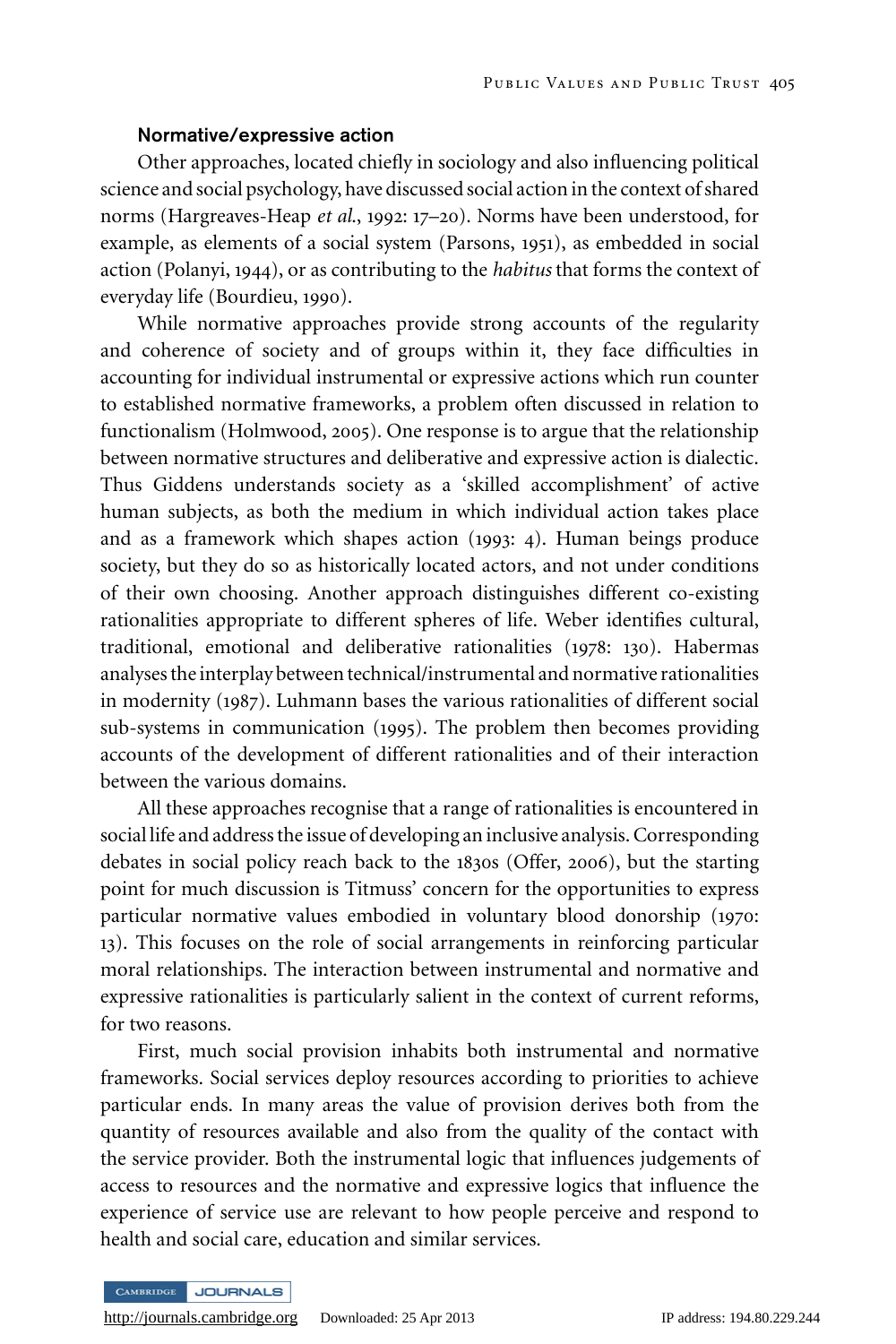Secondly and more broadly, social provision addresses the risks and uncertainties that people face in everyday life. A number of writers argue that, although living standards have certainly risen, changes in family patterns, in labour markets and in expectations mean that life is experienced as more uncertain (see Denny, 2005: chs 1 and 4 for a review). This directs attention to the overall legitimacy of welfare institutions and the strength of public trust in them.

Legitimacy is concerned with the extent to which the service is seen as fair, as operated according to principles which are morally acceptable. Issues of legitimacy and public policy have been extensively discussed (for a recent review, see Mau and Veghte, 2007). Here we focus on the contribution of legitimacy to public trust.

Trust in the institutions of social provision relates to expectations about actions in particular settings, in this context about how services such as the NHS will deal with one. Thus, the discussion of individual instrumental and more normative and expressive accounts of trust corresponds to the earlier review of different approaches to agency. One perspective fits trust within an instrumental rational model of agency (Hardin, 2002; Gambetta, 1988; Dasgupta, 1988). People act with the intention of advancing their interests. A trustor can predict a trustee's actions with more or less success on this basis. As a result, I can guess whether your actions are likely to follow the pattern that suits my interests or, as Hardin puts it, whether your interests 'encapsulate' mine (2002: 6). One outcome of this logic is an approach that seeks to align the interests of actors and takes little account of normative or expressive considerations. Proponents of the current reforms based on choice and market competition argue that they will generate stronger trust in public services because all those involved will be aware that the incentives of providers and users run parallel.

An alternative perspective argues that people behave in ways that express particular values or follow normative rules, as well as promoting their own individual interests, and that they expect similar considerations to affect others. This means that value commitments and value-context are important factors in relation to institutional trust (Sztompka,1998; Moellering, 2006; Seligman, 2000). Rothstein (2005) argues that it is not only individual interests and their alignment that matter, but also the extent to which the whole social setting is conducive to promoting trust. He produces evidence from studies of trust in others and in social institutions and government to argue that social trust is more likely to develop when provision embodies a normative framework of commitment to universalism and equality rather than self-interest (see also Calnan and Rowe, 2005). A long-standing tradition of empirical work in social psychology identifies among the bases for social trust value commitments to caring for the interests of others and to integrity alongside the practical ability to deliver the goods that suit the trustor's interests (Cvetovich and Earle, 1997; Metlay, 1999; Hovland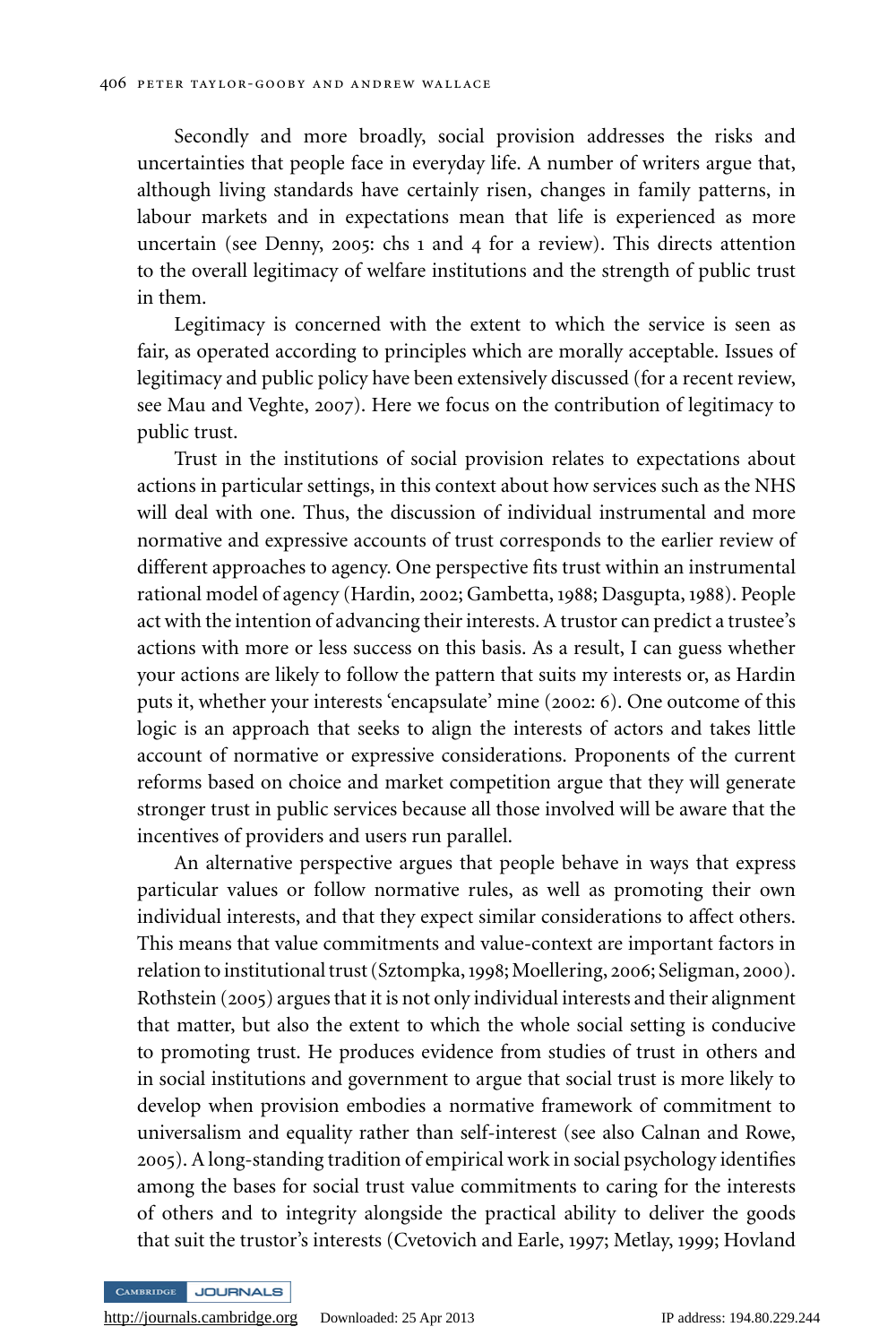*et al.*,1953). From this perspective, public service reforms need to take into account the normative assumptions implicit in the new policies as well as the impact of those policies on the interests of relevant actors in order to assess their effect on public trust in welfare institutions.

#### **The reform strategy**

Both normative/expressive and instrumental rational approaches to action contribute to social policy debates. Relevant behaviour takes place in the context of norms and involves deliberative individual choices at the same time. Approaches to social policy need to develop ways of analysing both aspects. However, it is the instrumental logic that is at the centre of current public service reform. A discussion paper from the Prime Minister's Strategy Unit (2006) provides a clear overview of the strategy. The reform agenda stresses the regulation of public sector staff and the empowerment of users as individual consumers. It focuses on instrumental rationality and gives a limited role to expressive and normative approaches:

Increased spending on key public services [has been] *...* accompanied by a considerably sharpened top down performance management regime [of] *...* targets, regulation and performance assessment/inspection. These top-down approaches have increasingly been complemented by horizontal pressures (of competition and contestability), bottom up pressures (of user choice and voice) and measures to build the capacity and capability of public services. (PMSU, 2006: 21)

The objective is a dynamic 'self-improving' system in which the pressures from all these sources tell in a benign direction.

The importance of an individual model of agency is apparent in the pattern of reform and in the diagnosis of possible problems. Those concerned are assumed to be motivated by individualised instrumental motives and directly responsive to positive and negative incentives. From the top-down perspective, the actions of managers and service providers can be constrained to advance cost-efficiency and responsiveness while maintaining quality by the positive and negative incentives of a system of targets, regulation and inspection, with appropriate sanctions. Horizontal competitive pressures are seen as automatically rewarding those who provide what service users as consumers want and do so cost-effectively, provided cream-skimming is prevented and funding follows the users. Bottomup pressures from choice and voice offer a further stimulus to the operation of competition by allowing users to express their wants. The logic follows models developed by social scientists who apply an individual, rational and instrumental model of agency to the social policy context (Enthoven, 2002; Preker and Harding, 2002; Dixit, 2002).

Table 1 summarises the key aspects of the approach to reform using the examples of health care and education. The third column includes examples

CAMBRIDGE JOURNALS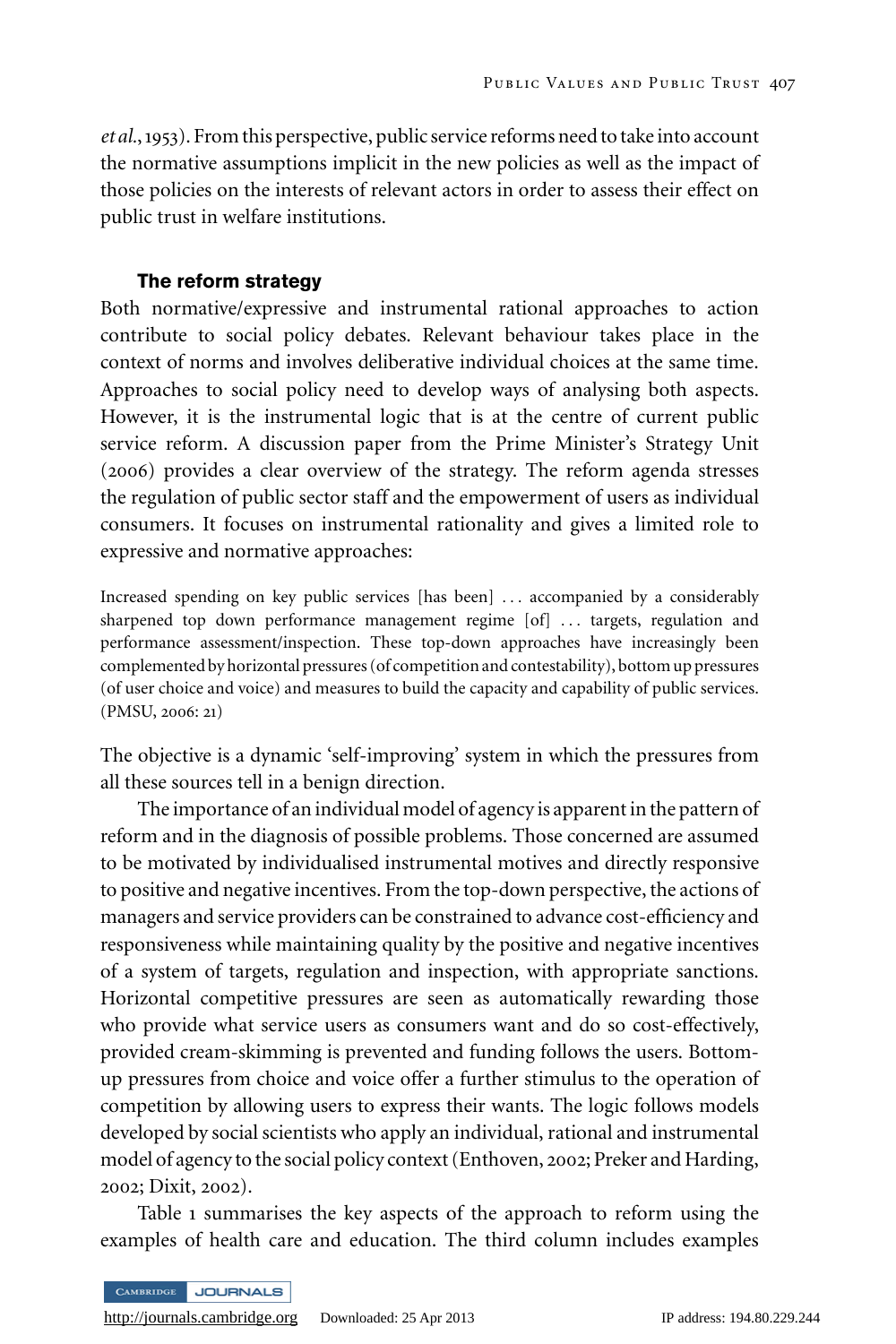| TABLE 1. The logic of the reform programme |                                                     |                                                                                                         |                                                                       |                                                                                          |                                                                                                        |
|--------------------------------------------|-----------------------------------------------------|---------------------------------------------------------------------------------------------------------|-----------------------------------------------------------------------|------------------------------------------------------------------------------------------|--------------------------------------------------------------------------------------------------------|
| Policy                                     | Main components                                     | Examples                                                                                                | Key principle                                                         | Identified problems                                                                      | Unidentified<br>problems                                                                               |
| Top-down                                   | Targets; Regulation;<br>Inspection;<br>Intervention | Cancer strategy; Ofsted;<br>NICE; Failing schools<br>initiative                                         | Agency with inspection<br>and intervention<br>powers                  | Perverse incentives;<br>Demoralisation of staff                                          | Public perceptions of the<br>impact of these<br>approaches on the<br>normative framework<br>of welfare |
| Horizontal                                 | Competition                                         | Commissioning; Open<br>access to school places                                                          | Separation of<br>commissioner from<br>provider; Funds follow<br>users | Level playing field;<br>Adequate market;<br>Cream skimming; Cost<br>of creating a market | Individualisation of<br>choice and legitimacy                                                          |
| Bottom-up                                  | Choice; Voice                                       | Choose and book; Open<br>enrolment; User surveys;<br>Local involvement<br>networks; Parent<br>governors | Good information;<br>Choice between a range<br>of providers           | Lack of effective choice;<br>Information and<br>support                                  | Public trust                                                                                           |

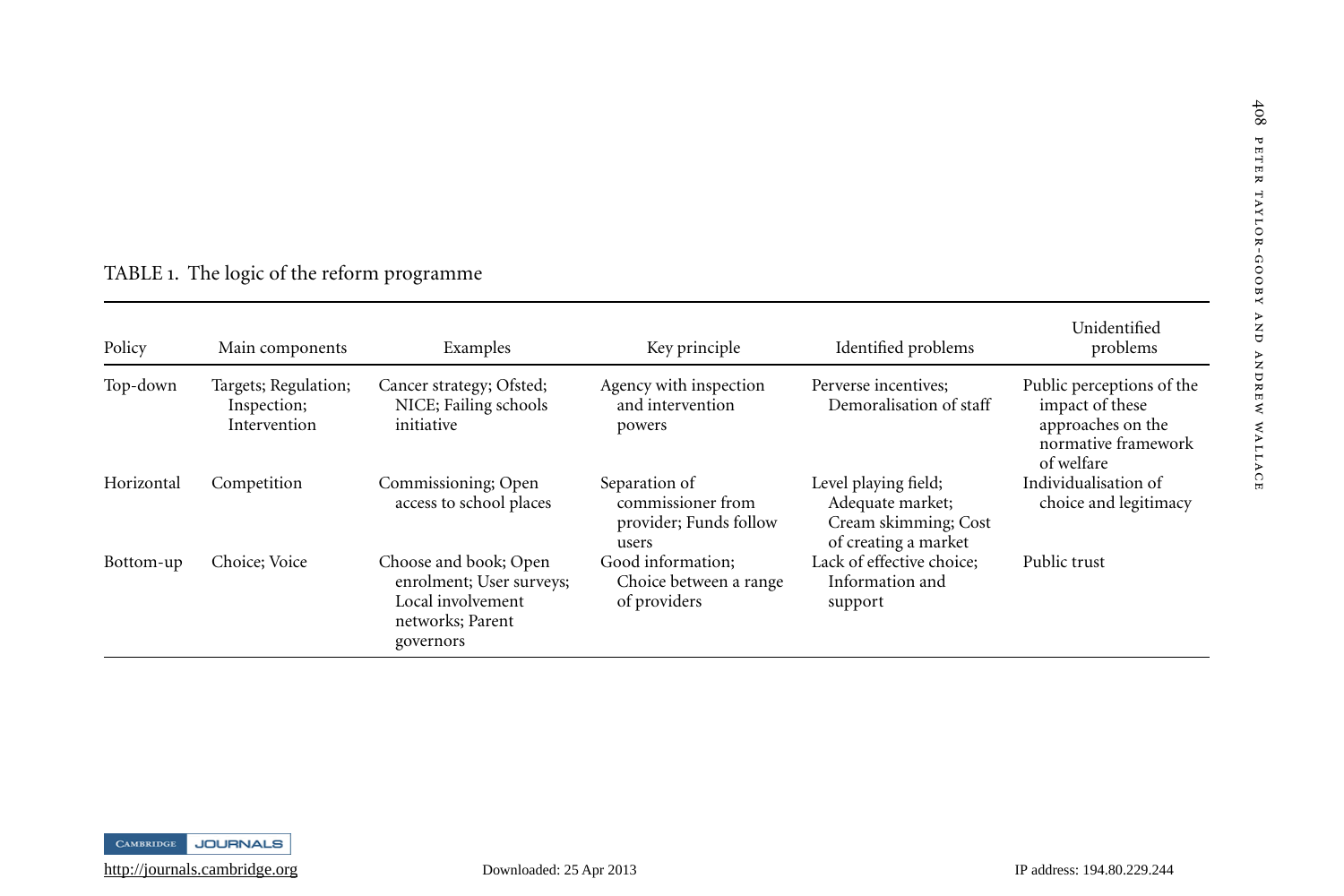of the particular policy directions and the fourth the key principles underlying them. In relation to the top-down approaches involving central target-setting, regulation, inspection and intervention, targets are typically set through Public Service Agreements associated with the Comprehensive Spending Review, and filtered down to services through more detailed targets and strategies (Treasury, 2007). More recently, the number of overall targets has been reduced and attempts made to establish targets that cut across different departments of government. The objective is to avoid the problem of demoralising service providers whose autonomy and initiative are restricted by close targets (Hoggett, 2001; Hoggett *et al*., 2006); to avoid the issue that precise targets in particular fields may construct a perverse incentive-structure and direct attention away from important issues that are not subject to targets (see Bevan and Hood, 2006a, 2006b); and to ensure that top-down approaches do not undermine opportunities for networking and co-ordination between agencies (PMSU, 2006: 59; Frey, 2000). The Strategy Unit paper argues that the evidence for demoralisation is limited and that the move away from top-down approaches will resolve this issue, as it will mitigate the others.

Current directions in policy seek to stress the horizontal approaches more powerfully and this involves competition and choice (Le Grand, 2007: ch. 2). The key issues in this area are that the service must be reorganised into separate agencies and that funding must follow service users. Examples are the system of open enrolment and budget-holding schools, financed mainly on the basis of pupil numbers, and the development of hospitals and trusts in the NHS, where fund-holding, commissioning and now 'choose and book' schemes allow users or their proxies to make choices. Prices are set for each procedure on a national basis.

The objectives are to construct incentives for cost-efficiency and responsiveness, since schools and health trusts must attract users for their services to gain resources and must educate and treat them within budget to remain viable. The problems identified are to do with cream-skimming, since schools or hospitals may actively discriminate in favour of particular prestigious, low-cost or attractive users; with achieving a level playing field in the market-place for all suppliers and users; and with ensuring that an adequate range of suppliers exist for the market to function. Solutions include sanctions for suppliers who refuse particular users, higher payments for more costly groups, such as pupils with learning difficulties, and subsidies for new market entrants such as Independent Sector Treatment Centres or Academies.

Choice is also a central aspect of the market and quasi-market system. Here the key problems are to do with level of information and the support for weaker groups in putting choices into practice. The greater public availability of performance data, league tables and inspection reports, the extension of services such as free school transport and the Hospital Travel Costs Scheme and the reintroduction of Educational Maintenance Allowances are all seen as facilitating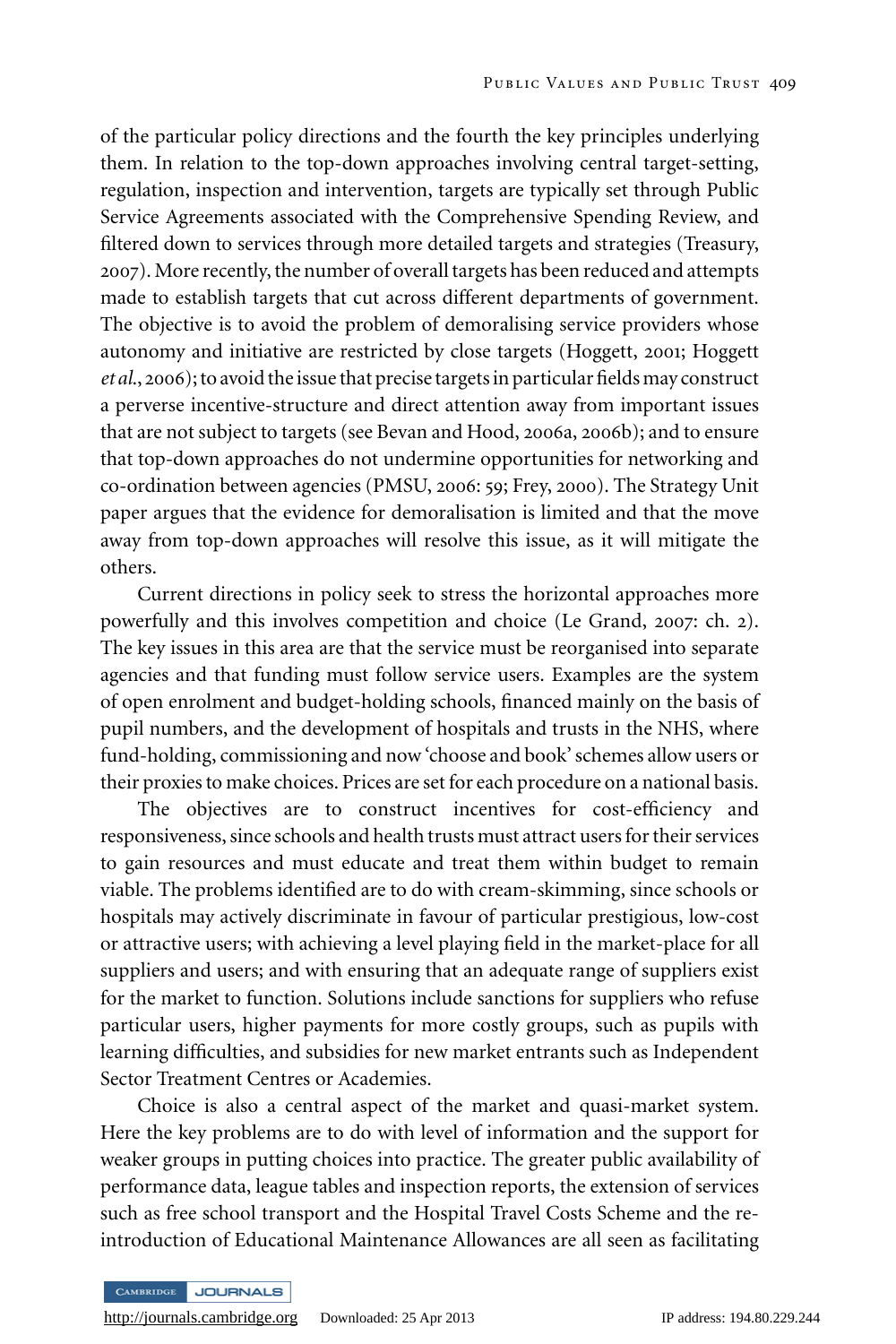choice. Issues of voice are given relatively little attention in the document, although developments such as parent governors, annual school meetings and the greater use of consumer satisfaction surveys are mentioned.

The PMSU document identifies a number of problems but pays little attention to some other issues discussed in the literature, such as the problems in achieving competition on equal terms in quasi-markets (Propper *et al*., 2006: 554), the difficulties in attracting high-calibre staff to more onerous managerial positions (Hoggett *et al*., 2006; Finlayson, 2002), in addressing persistent education inequalities (Taylor, 2007) or in ensuring that new providers deliver value for money (Taylor, 2007; House of Commons Health Committee, 2006). The relationship between the principles underlying reform and wider social values is discussed only in relation to demoralisation of staff. Here the evidence is seen as equivocal and a matter for leadership and incentives. The interaction of the new policies with normative frameworks among the broader public and thus with issues of legitimacy and public trust is not considered. We argue that a fuller account of agency requires attention to these issues.

#### **The survey: popular understanding of health service reform**

Theoretical accounts of agency and of institutional trust include instrumental and normative/expressive rationalities. The current reform agenda rests mainly on instrumental approaches. Our research examines the question of how people's perceptions of public sector reform relate to their values and the normative principles they associate with public services. The NHS is chosen for study because it is a highly valued service often taken to symbolise the central features of the UK welfare state; it is substantially affected by the factors identified by reformers, particularly demographic shifts, the decline in informal care, labour market shifts and the pressures on public spending; the reform agenda is welladvanced, highly salient and the subject of extensive public discussion; and it is at the heart of many of the public debates about welfare reform (Baggott, 2007).

In order to investigate people's understanding of and responses to NHS reforms we carried out 48 individual qualitative interviews in the first half of 2007. The sample was designed to cover a range of population groups. It contained equal numbers of routine working-class and professional managerial workers, of women and men, and of young adults under 30 without family responsibility, families with children and people over the age of 55, without children. Interviewees were recruited from three geographical areas: a metropolitan area, a provincial town and a small village. We used a common interview schedule, covering ideas about the NHS, values associated with it, perceptions of the current reforms, and particularly of spending, choice, competition, regulation and targets, and responses to the reform agenda. The interviews were recorded and analysed to identify common themes across the whole sample and among the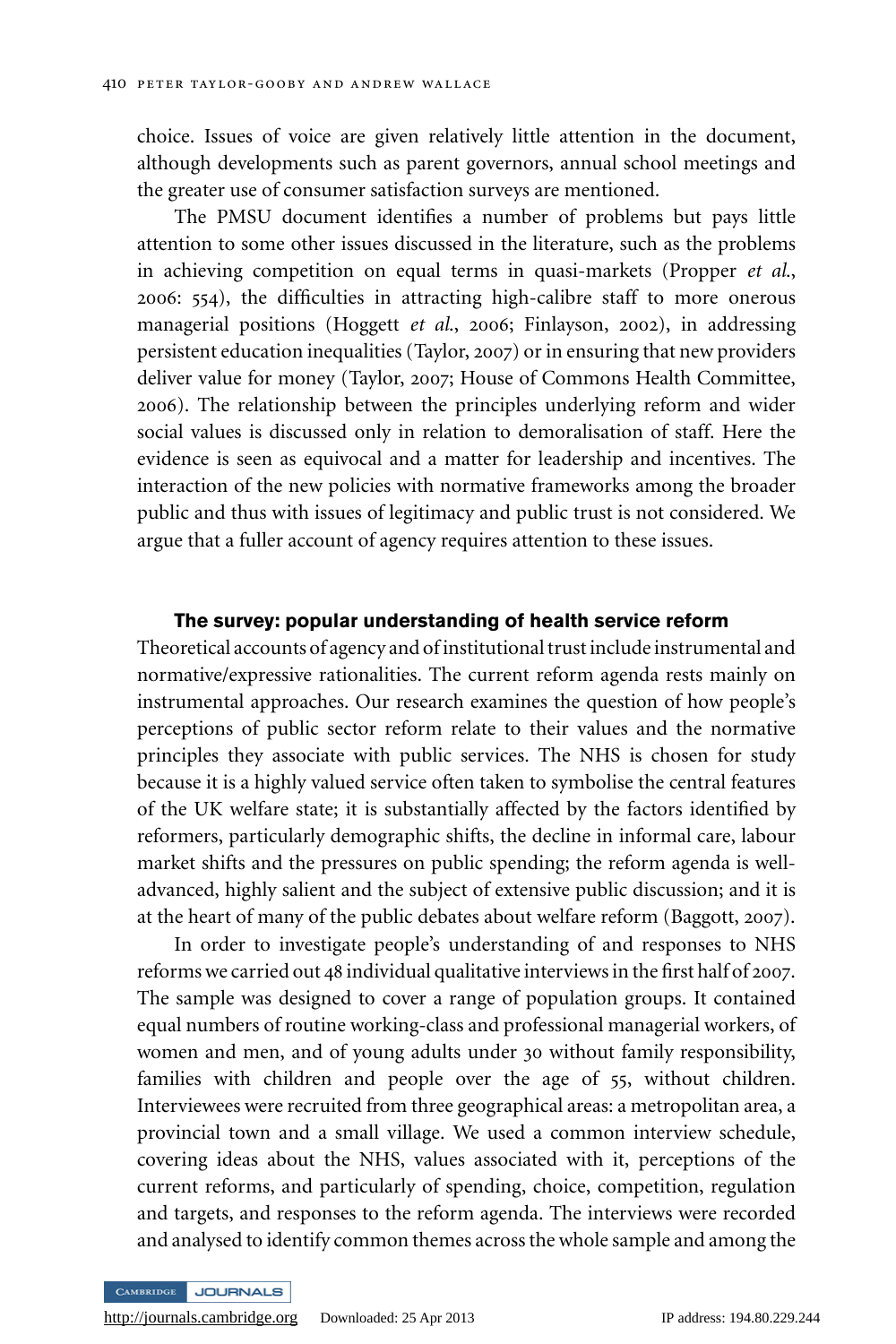different socio-demographic groups within it, and to reflect discourse about the health service. Here we focus on two areas: the values associated with the NHS and perceptions of how the reforms affect them; and specific issues of legitimacy and public trust. We set the discursive material in the context of data from the British Social Attitudes survey.

### **NHS values and the reforms**

The NHS as an institution carries a clear identity, expressed by all our respondents with striking unanimity. The service is seen as a central feature of the welfare state, as the second and third quotations below emphasise. The normative framework of the health service incorporates two main themes: universality and individual care. Perhaps more than any other institution in the UK, it bridges the divide between conceptions of social justice as formal and rule-bound, and as embodying commitment to and care for the individual. These approaches are formalised in the liberal conception of justice as equity (Hart, 1961: 155) and the more Kantian concept of justice as bound up with respect for persons and their individual needs (Plant, 1991: 207–9). The following comments bring together the idea of fairness as availability to all and care for people's individual needs.

Values are that it is fair and free. People make contributions but not everyone uses it in the same way. The idea is to make a level playing field where it doesn't matter if they have contributed for one year or ten years, they have access to the same level of care. (Patrick, D, family).<sup>1</sup>

NHS is essential. If we didn't have that, we would have to have everybody sign up for some sort of private treatment *...* and I don't think that is necessarily fair. Don't think this country would be as good a country as it is without the NHS; we are very reliant on the NHS and I think it has the potential to be a very good and caring organisation. (Jones, C1, post-family)

Absolutely, it's kind of the cornerstone of the welfare state I think, isn't it. If we didn't have the NHS, I think a lot of other things would have to change. (Jemima, C1, post-family)

The NHS symbolises that we are a caring bunch and we do want to help others. We do believe there should be a state system. There are rich and poor, there is every class, but this way, we are all the same. This might be the only time there is a classless society. (Adrian, C1, pre-family)

Most of those we interviewed did not have a coherent overall grasp of the reform agenda as combining top-down, horizontal and bottom-up elements to enhance cost-efficiency and responsiveness. They were, however, familiar with key aspects of the new approach, most notably targets and market competition involving greater choice for service users. While there was some support for the introduction of targets and use of markets as providing an incentive system to address quality issues, this was only evident among a minority of those we interviewed. Twice as many working-class as middle-class and younger as against older respondents fell into this group. National surveys conducted by both British Social Attitudes

CAMBRIDGE JOURNALS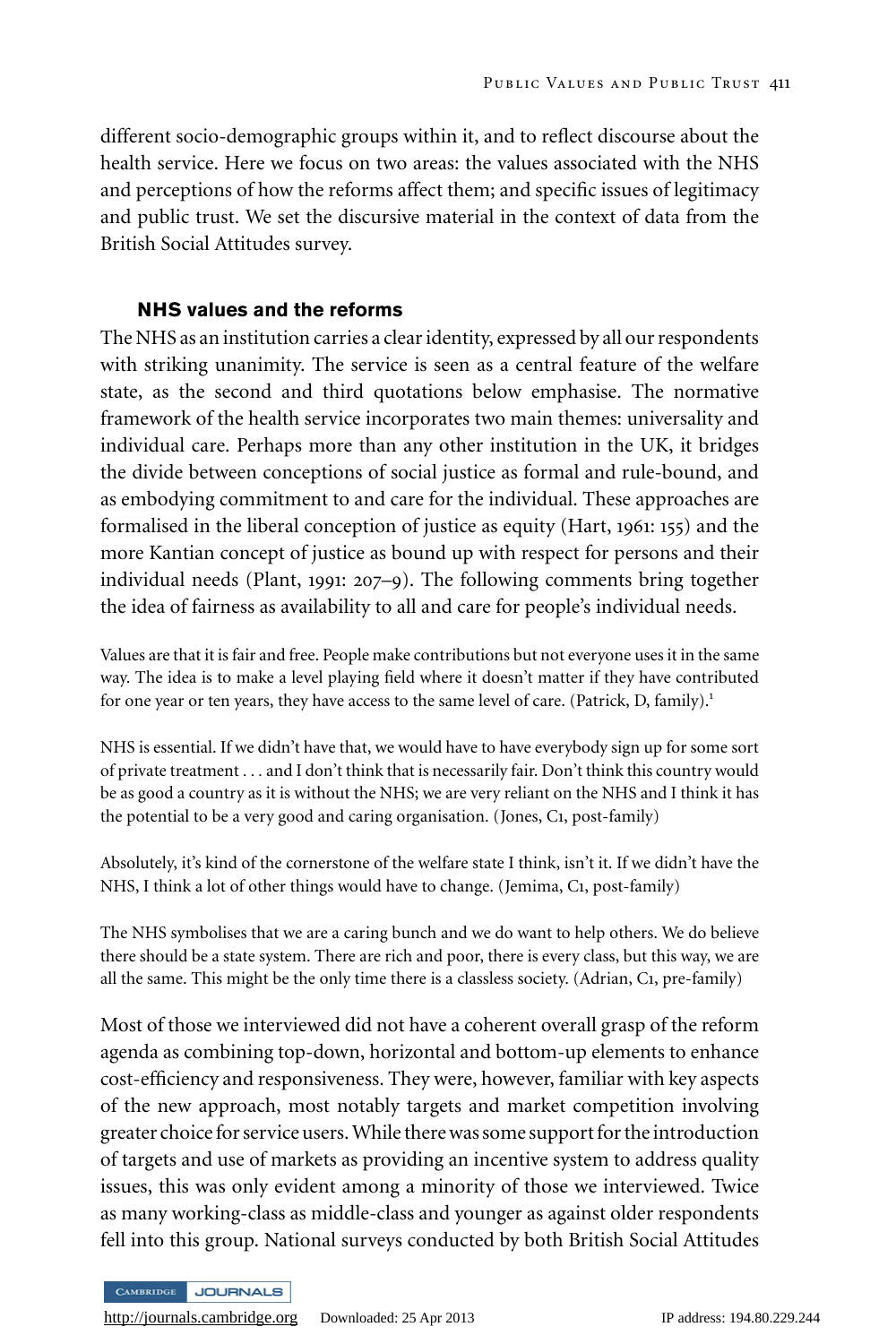and IPSOS-MORI show a similar pattern of stronger working-class interest in choice (Le Grand, 2007: 51–4).

Most participants expressed concerns about the new regime. The 13 out of the 48 respondents who argued that targets have some value qualified their views:

You need to have targets, but my concern is that people are seen as statistics rather than patients *...* because healthcare should be what it says, caring for people's health, not treating them as statistics. (Enzio, C2, pre-family)

[Targets do] a good thing by providing an incentive. It will improve people's treatment and quality of life ultimately. But if you can't hit targets, you might lose out. But there has to be more staff to deal with extra patients, otherwise the customer might be disappointed by rushed service. 'Target plus service' is what matters. (Richard, C2, pre-family)

Even among these respondents, concern was expressed about the extent to which targets damage the core values of care and individualised commitment, encouraging the treatment of people 'as statistics' as the first interviewee above puts it. Another respondent was antagonistic to the reforms on similar grounds:

It is too money-oriented. It feels like there is no humanity left in the NHS *...* there is not human compassion; it is just you are a piece or meat of a pound sign, or a number. (Zenna, D, pre-family)

Similarly, there was some minority support (expressed by seven out of the 48 interviewed) for the directed incentives involved in markets, but again this was typically qualified:

So, I can see good and bad points. Just can't see it actually being able to work. What is going to happen to the less popular hospital? Is it going to close down? And the popular place can't cope with demand so queues get bigger. Do they get more money for treating more people? Is this how they are paid nowadays? *...* So one will go downhill and the other will get better. Can see the logic but not sure it will work. (Adrian, C1, pre-family)

It would improve a lot of hospitals, although some would lag behind and would go into the background and maybe not be used and be wasting money. It is a good idea because *...* it would improve the motivation to improve. It would improve their effectiveness and use of money. (Sammy, C2, pre-family)

Patient choice attracted the support of only nine:

We should get the same standard of treatment wherever you go. So that doesn't appeal to me *...* You know, it shouldn't be this hospital is better than that hospital, it should just be a hospital. It should be consistent service wherever you go. (Enzio, C2, pre-family)

I don't agree that you should be given a choice – everywhere should be the same standard give or take personality differences, but the budget should be the same and the waiting list should be the same. (Ramona, D, family)

The new agenda of NHS reform is only weakly supported among those we interviewed. The reasons why the use of targets and competitive choice was seen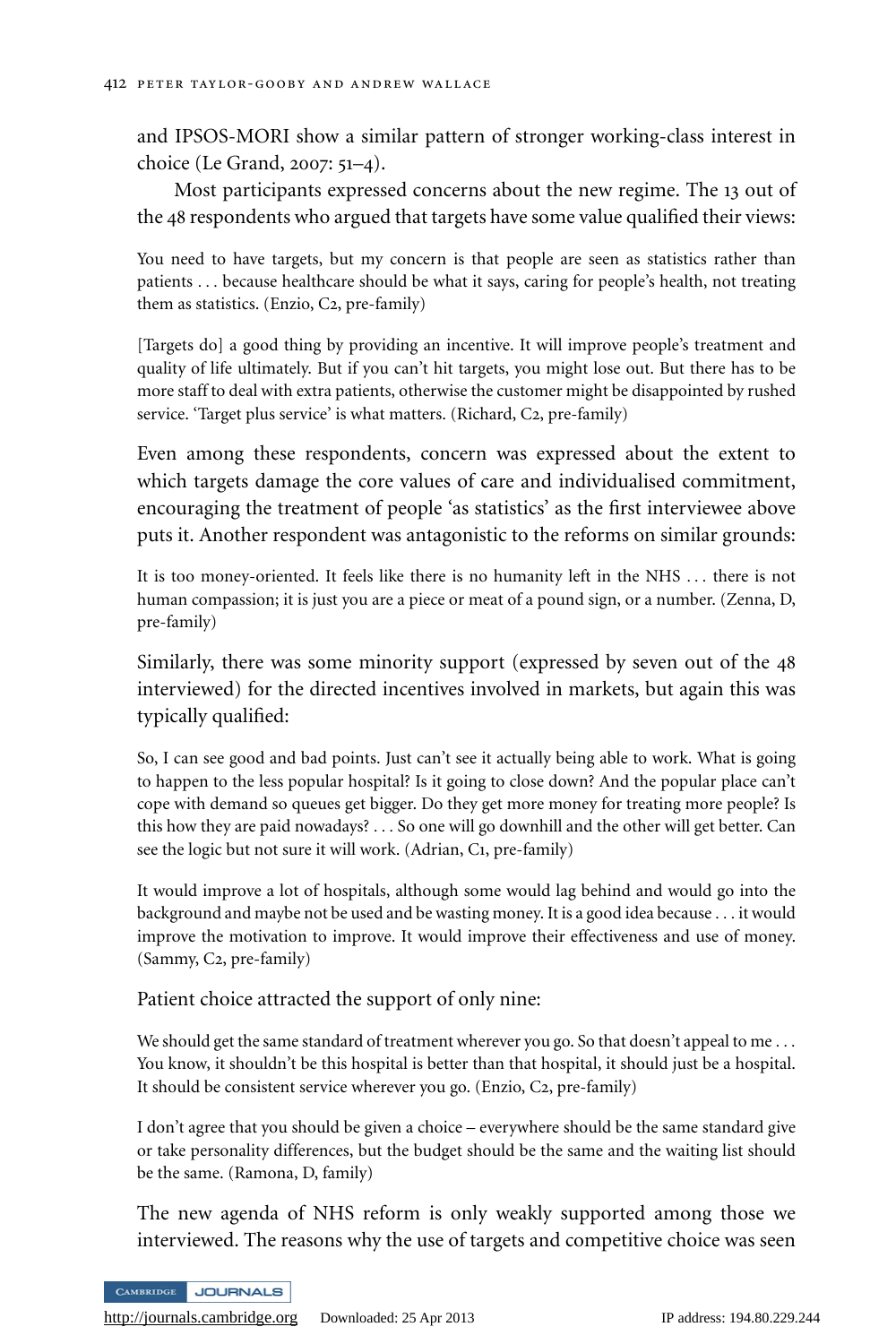as of limited value among the sample are twofold. First, many participants saw the new approach as a waste of resources. NHS users want good-quality treatment available to them locally and do not greatly value empowerment or individually personalised provision as such. This corresponds to national attitude survey findings. Appleby and Alvarez-Rosette analyse the 2004 British Social Attitudes Survey to show that, while there is weak support for choice, it is much less marked than concerns about quality and access (2005: 132). This was summed up in one representative comment on the introduction of 'choose and book', the new scheme which offers all those needing elective treatment the choice of at least four institutions:

It is perhaps giving something to people that they don't really need or don't really want and the bureaucracy that surrounds the whole thing is money that is being wasted. It could just be spent directly on healthcare. (Luis, E, family)

Secondly, from a normative perspective, the new more consumerist agenda contradicts the core NHS values of universalism and fairness, as well as commitment to care:

You can't change the NHS into a market place, it is not morally right. People are going to be even more sceptical. [Why?] It is not morally right to have the NHS as people here have been used to having it for the last 60 years, it has been there from cradle to grave, now your particular hospital in your particular area has to compete on figures in case you might need it, it is just not right. (Sheryl, E, post-family)

No, they have got to think this through. Think about the people and the whole system and what it was set up for. They have completely forgotten the value of the NHS, which is for the people, the local people. (Ronald, B, post-family)

These responses do not immediately address the logic underlying the reform agenda. If it is the case that the imperatives of competition exert a benign influence, enhancing cost-efficiency and responsiveness, as the PMSU document argues (2006), the developments will have an instrumental value, whether service users recognise this immediately or not. However, if the established NHS values play an important normative role in enlisting public support for the service, then policies that are seen to damage them may undermine public (and taxpayer) support regardless of their effect in practice. In any case, there is evidence of concern about the reforms, both on the instrumental grounds that they are not seen to address the issue of good-quality local service, valued highly by respondents, and on the normative grounds that they run counter to the moral framework associated with the NHS and valued equally highly.

#### **Legitimacy and public trust**

The main theme in the comments of most of those we interviewed is the conflict between the universality and commitment to caring of the NHS, on the one

CAMBRIDGE JOURNALS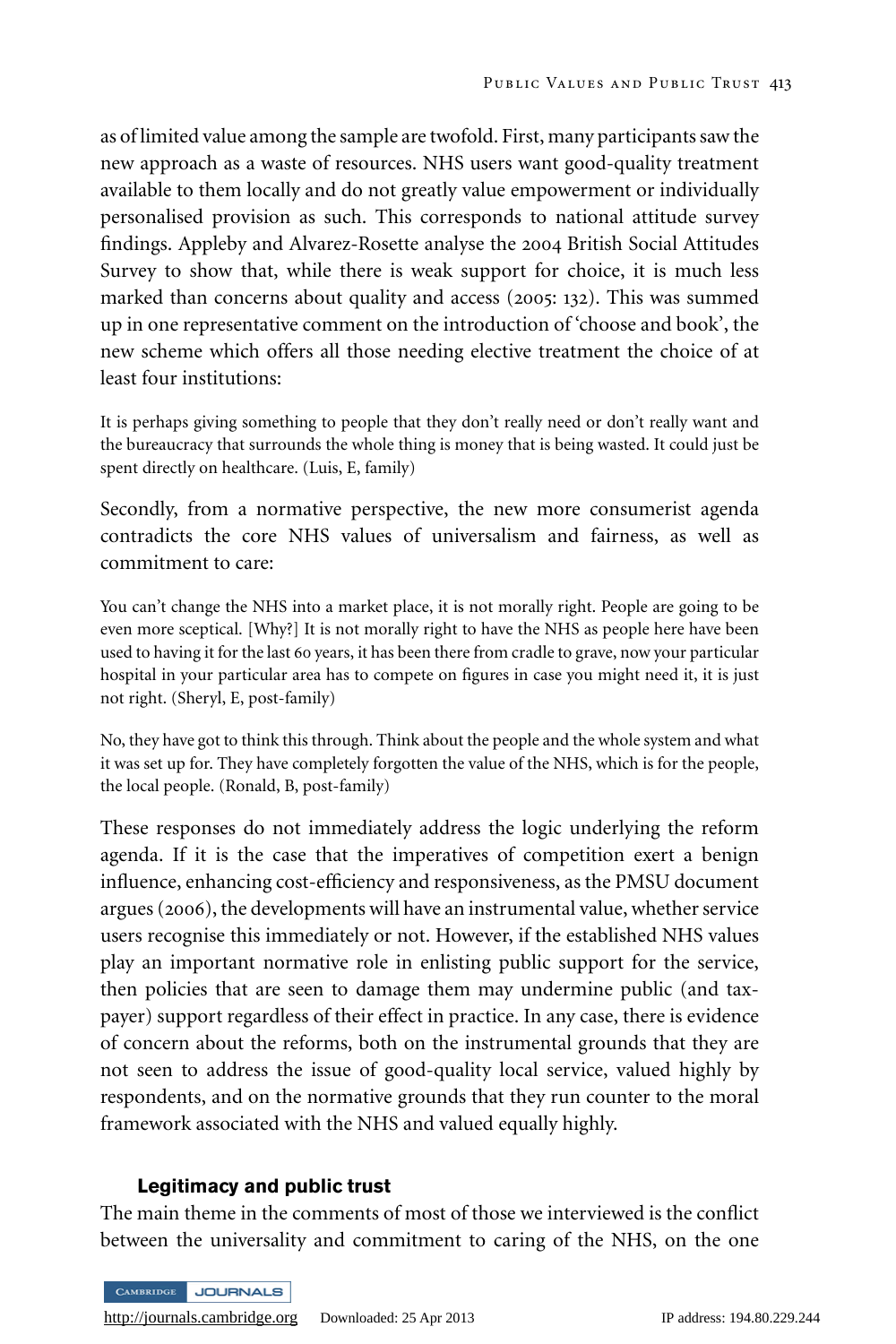hand, and the pursuit of targets, cost-efficiency and competition, on the other. It is this opposition between values seen as fundamental to the service and an impersonal dehumanising finance and target-driven agenda that underlies much of the dissatisfaction and disquiet, summed up by the respondent who complained about being treated 'like a pound sign'. Both older and younger and middle- and working-class interviewees made similar points:

And all the problems with management and the sort of structure of it and I think it is not about health anymore, it is about numbers. It is not about caring, it is not about health. (Susanne, C1, post-family)

These hospitals are being run by managing directors and the thing is it hasn't made people feel any better or feel any more comfortable. All they want to do is get seen to and a bit of respect, a bit of dignity, a clean hospital and seen quick and *...* they put targets out and I haven't noticed I feel happier when I use the hospitals and stuff. (Phineas, C1, pre-family)

The NHS used to have values – putting the patient first, proper nursing – but now it seems to be paper pushing, reports on reports, that kind of thing. (Ronald, B, post-family)

Respondents locate NHS values directly in the behaviour of professional nursing and medical staff. The majority of those we interviewed were dissatisfied but felt strongly that those delivering the service embodied core NHS values. Frontline staff are typically seen as trapped between their normative commitments and the instrumental requirement to meet targets and enhance the competitive performance of their hospital or clinic.

They [staff] know they haven't got the funding and work all hours to fill three jobs *...* Doctors are frustrated because they haven't got theatres or nurses to do operations as much as they would like. Also, not as many ward nurses so not as much one-to-one patient care. Not having equipment must be frustrating. (Chantel, C1, family)

Staff are just doing their job, although there is maybe not enough money or too much pressure so they can't do their job properly. Their personal values might not mean a thing because there is not enough facilities for them to do their job properly. (Martin, C1, pre-family)

The gap between the professional staff motivated by a normative commitment to patient care and patient interests and managers who were seen as driven by an instrumental agenda of targets and regulation, as remote from service users and often as of poor quality, is a key element in the way many people across different groups among those interviewed expressed their response to NHS reform. It is the latter group who symbolise the new managerial approach who are the focus of mistrust.

I trust the actual practitioners in the NHS, but the management: big question mark. [Why do you distinguish between the two?] Because they are no longer the same. In the old days there used to be a matron and the likes of matrons, but now you have got people who are paid extortionate sums of money for running it and certainly in this area they are not doing very well and therefore, frankly, should be out. (Ronald, B, post-family)

JOURNALS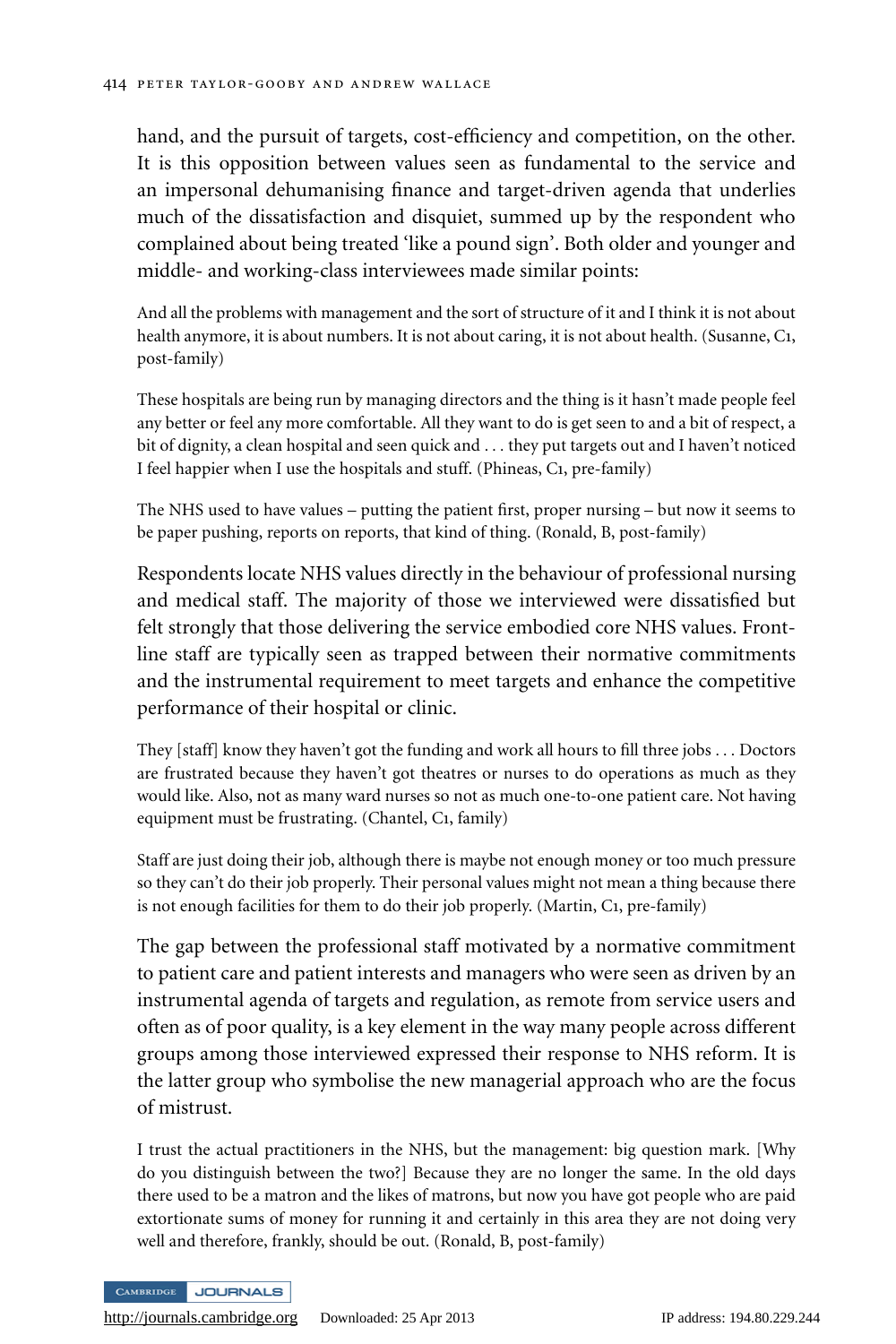They have got to make themselves more open and allow them to make their point of view and the point of view is listened to *...* I mean sometimes you see the heads of these trusts on the TV and quite frankly I want to wring their blasted necks because they are sitting at the top of the tree and telling you how wonderful they are *...* they have got to tell the truth, involve the public in their areas far more, make themselves more open and then the members of the public will trust them a lot more. They call themselves a trust, they need to be trusted. (Gina, C1, post-family)

These issues reflect evidence in national surveys of a division between perceptions of commitment and care and of level of resources and technical quality of provision and facilities (Appleby and Alvarez-Rosette, 2005). Picker Institute studies show that over the period 2002–7 'care has improved significantly in some important respect [but] the service as a whole is still far from patient-centred' (Picker, 2007: 2). We have argued that trust in this context is influenced both by rational judgements about the interests and motives of suppliers and by normative perceptions of the values and commitments to individual users expressed in the way the service is organised. The former fits within the instrumental framework and is likely to be influenced by track record and capacity to deliver service of a high technical quality. The latter is more a question of the values embedded in the framework of provision and expressed in encounters with staff. Many of those interviewed felt that the NHS was being side-tracked from its core values and that less important issues were being prioritised over the basic goal of 'patient-centred care':

Obviously, they have these government-driven stats that they have to adhere to as well, which maybe stops them giving patient-driven care. You know, if they have to make these targets or they don't get any funding *...* then maybe they lose sight of what is important. (Shulamith, B, family)

Priorities are quicker turn-around time, quicker treatment, getting through the waiting list and through the door. Patients' interests rank quite low. It's all about waiting times and you feel like you are being rushed in and out the door 'cos all emphasis is on time. (Jane, B, family)

It is all sort of minimalist and you are getting half a service basically *...* there is still that little question mark at the back of your mind. It is just quite scary really *...* there is a feeling of distrust there. Are people who are supposed to be helping you actually doing all they can or is there something that they could be doing but they won't be doing because of money *...* especially for people with long-term illnesses. (Zenna, D, pre-family)

A key theme across the interviews is that the instrumental concerns of the reforms conflict with NHS values. Although it is now better funded, the service is abandoning its established normative principle of respect for the needs of patients and for their interests as people. Perceptions of the impact of the new managerialist approach, often expressed in an opposition between managers and front-line staff, make a strong contribution to this. The outcome is a weakening of public trust.

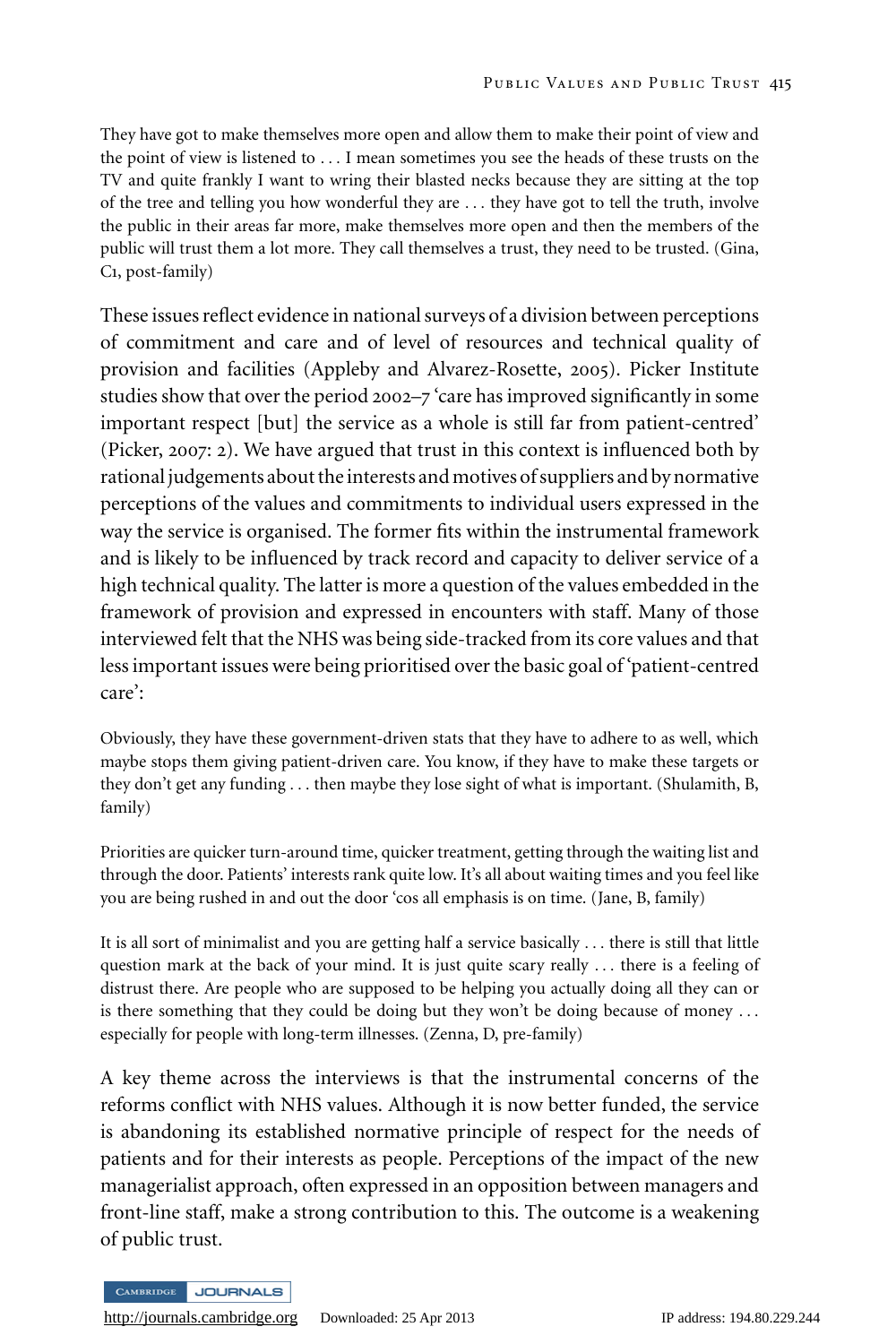#### **Conclusions**

We argued earlier that the new agenda of public sector reform is based on a particular approach to agency that applies an instrumental model of independent rational action to service providers and users. This approach may be contrasted with an alternative understanding which directs attention to the expressive and normative aspects of behaviour, and argues that these play a central role in establishing legitimacy and public trust. Le Grand's influential analysis argues for the empowerment of service users, transforming them from dependent 'pawns' to consumer-sovereign 'queens'. It also argues that provision should be structured to provide incentives both for those whose instrumentality is framed within 'knavish' self-regarding and for those who pursue 'knightly' other-regarding motives (2003). Most people appear little interested in the first outcome. They tend to see the reforms as promoting knavish and obstructing knightly behaviour by providers.

The general public places considerable emphasis on the values associated with the health service, which include both the universality and fairness associated with the welfare state and the caring commitment of staff to the needs of users. While the reforms may serve the goal of improving the delivery of the service, there are strong public concerns about their impact on health service values. The instrumental analytic framework focuses on the rational assessment of priorities. From this perspective, the alignment of interests through choice and competition rather than the values implicit in service delivery is central to legitimacy and public trust.

Front-line staff are seen as retaining their commitment to core NHS values. However, many of the members of the public we interviewed believed that the reform programme obstructs the ability of staff to provide a service that embodied those values. The conflict for the staff is seen to arise because they remain committed to care and patient-centredness, while the reforms focus simply on the cost-efficient achievement of outcomes set by managers who are seen to have little awareness of their concerns. The problem from the respondents' point of view is that the value-context of the NHS is narrowed to an instrumentality of competitive success and the achievement of targets, ignoring the interests of patients as human beings.

A crucial division in theoretical accounts lies between the rational individualism that sees trust purely in terms of deliberative judgements about the instrumentality of the trustee and its alignment with the interests of the trustor, and approaches that also include the normative commitments of the trustee and the extent to which they embody and express overarching values with which the trustor is sympathetic. Advocates of the reform programme argue that one of its chief virtues is the capacity to align the incentives of providers with the wants of individual users through competitive pressures. From an instrumental individualist perspective, this should strengthen trust and public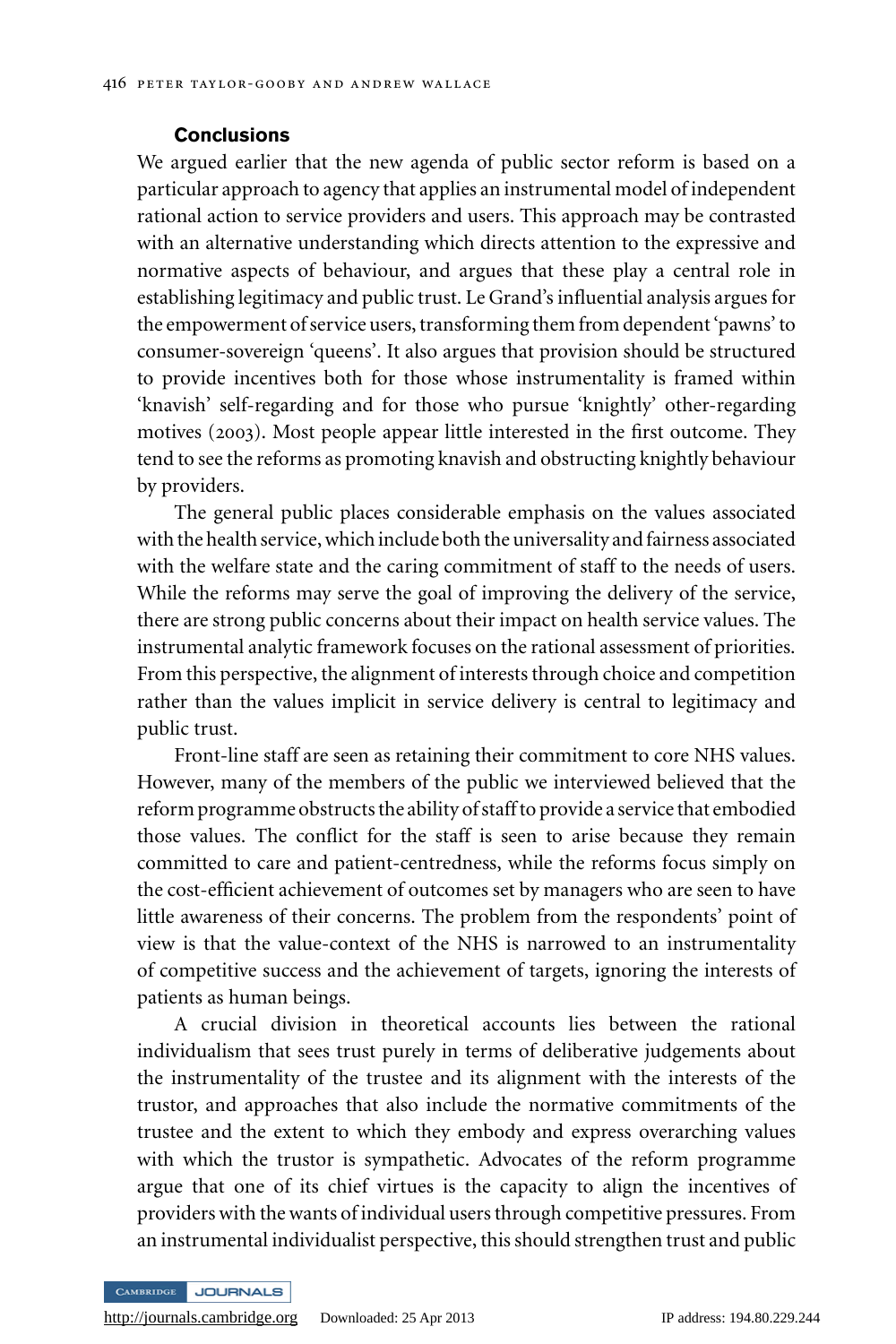confidence. In practice, users do not seem to value choice particularly highly, and regard the competitive mechanism with disquiet. They see the new approach as damaging the ability of the service to meet their needs, because it undermines the highly prized normative principles associated with public provision. In short, the more government pursues a reform agenda to improve provision based on an instrumental notion of agency, the more it risks undermining popular support by eroding the normative and expressive aspects of the way people understand their own and others' motives and behaviour.

The experience of the NHS in the UK provides a salient example of a dilemma in welfare state reform. There are excellent reasons for reforms that emphasise cost-efficiency and responsiveness to users. However, the predominant approach to pursuing these ends damages the legitimacy of and public trust in services. This may erode public support, with the result that policies developed in order to tackle the difficulties government and many commentators recognise may solve one problem at the cost of creating another. An individual rational logic understands legitimacy in terms of aligned incentives rather than the expansion of values in relation to social norms, and fails to recognise damage to the normative basis of legitimacy precisely because it sees legitimacy as instrumental rather than normative. Reformers from this perspective are in danger of throwing the baby out with the bathwater and of not noticing that they are doing so.

#### **Acknowledgement**

We are grateful to ESRC for supporting this work under grant no. RES 0000 22 1867.

#### **Note**

1 Reference information on the respondent's pseudonym, social class group and family stage, pre-family, family or post-family is given in brackets after each quotation.

#### **References**

- Appleby, J. and Alvarez-Rosette, A. (2005), 'Public responses to NHS reform', in A. Park, J. Curtice, K. Thomson, L. Jarvis and C. Bromley (eds.), *British Social Attitudes*, London: Sage.
- Atman, C., Bostrom, A., Fischoff, B. and Morgan, M. (1994), 'Designing risk communications and correcting mental models of hazardous processes', *Risk Analysis*, 14: 5, 779–87.

Axelrod, R. (1981), 'The evolution of cooperation', *Science*, 211: 4489, 1390–6.

Baggott, R. (2007), *Understanding Health Care*, Bristol: Policy Press.

- Bevan, G. and Hood, C. (2006a), 'Have targets improved performance in the English NHS?', *British Medical Journal*, 332: 419–22.
- Bevan, G. and Hood, C. (2006b), 'What's measured is what matters', *Public Administration*, 84: 3, 517–38.

Bourdieu, P. (1990), *The Logic of Practice*, Cambridge: Polity Press.

Calnan, M. and Rowe, R. (2005), 'Trust relations in the NHS', SCARR Trust Conference, London, 12 December.

Cook, K. and Levi, M. (1990), *The Limits of Rationality*, Chicago: University of Chicago Press.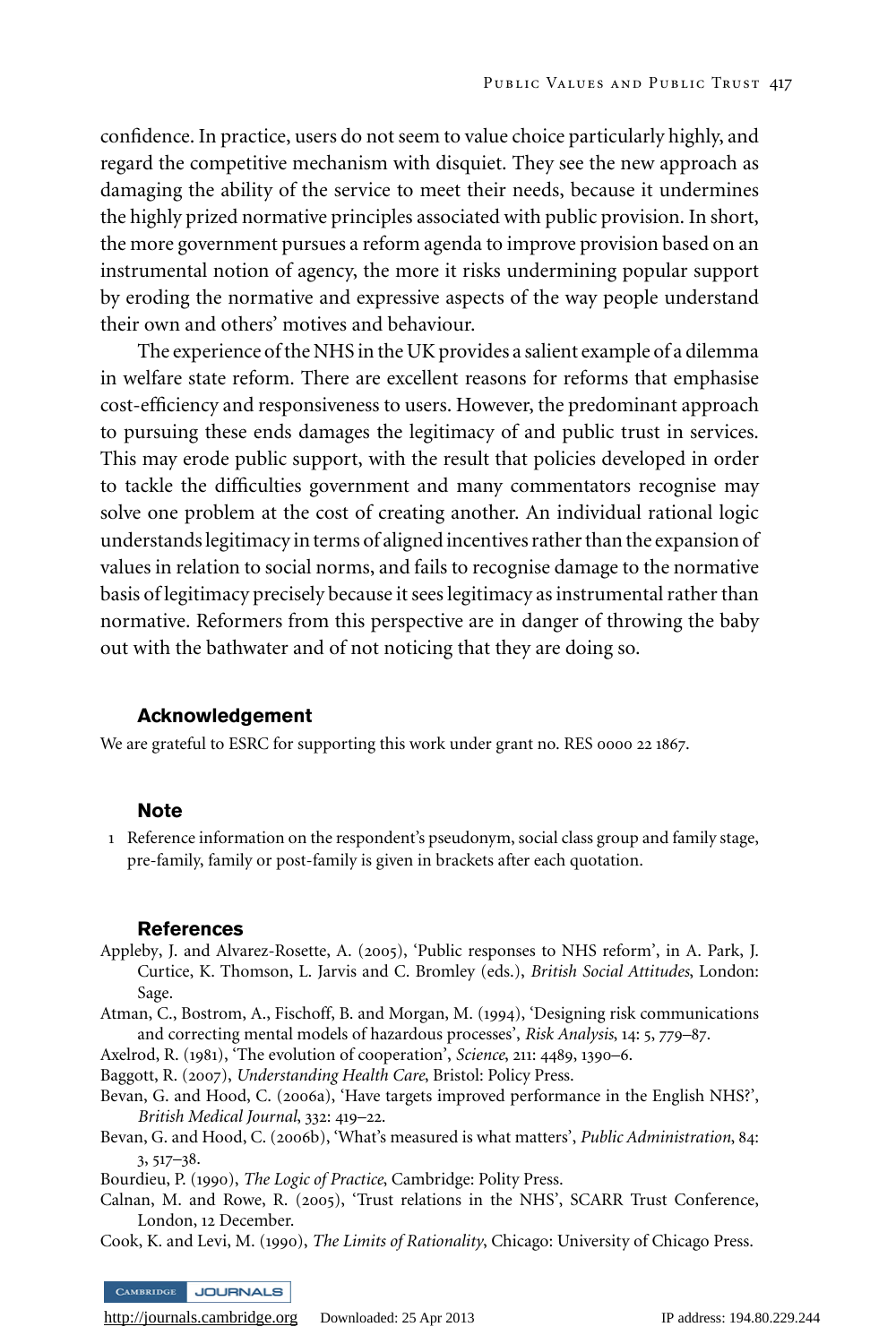- Cvetkovich, G. and Earle, T. (1997), 'Culture, cosmopolitanism and risk management', *Risk Analysis*, 17: 1, 55.
- Dasgupta, P. (1988), 'Trust as a commodity', in D. Gambetta (ed.), *Trust*, Oxford: Oxford University Press.
- Denney, D. (2005), *Risk and Society*, London: Sage.
- Dixit, A. (2002), 'Incentives and organisations in the public sector', *Journal of Human Resources*, 37: 696–727.
- Eldridge, J., Kitzinger, J. and Williams, K. (1997), *The Mass Media and Power in Modern Britain*, Oxford: Oxford University Press.
- Ellison, N. and Castles, F. (2006), *The Welfare State Reader*, Cambridge: Polity Press.
- Enthoven, A. (2002), *Introducing Market Forces into Health Care*, London: Nuffield Trust.
- Fehr, E. and Gächter, S. (2000), 'Fairness and retaliation: the economics of reciprocity', *Journal of Economic Perspectives*, 14: 3, 159–81.
- Finlayson, B. (2002), *Counting the Smiles*, London: King's Fund.
- Flynn, N. (2007), *Public Sector Management*, London: Sage.
- Frey, B. (2000), 'Motivation and human behaviour', in P. Taylor-Gooby (ed.), *Risk, Trust and Welfare*, Basingstoke: Macmillan.
- Gambetta, D. (1988), *Trust*, Oxford: Oxford University Press.
- Giddens, A. (1993), *New Rules of Sociological Method*, Cambridge: Polity Press.
- Habermas, J. (1987), *The Theory of Communicative Action*, translated by T. McCarthy, Cambridge: Polity Press.
- Hardin, R. (2002), *Trust and Trustworthiness*, New York: Russell Sage.
- Hargreaves-Heap, S., Hollis, M., Lyons, B., Sugden, R. and Weale, A. (1992), *Choice*, Oxford: Blackwell.
- Hart, H. (1961), *The Concept of Law*, Oxford: Oxford University Press.
- Hills, J. and Stewart, K. (eds.) (2005), *A More Equal Society? New Labour, Poverty, Inequality and Exclusion*, Bristol: Policy Press.
- Hoggett, P. (2001), 'Agency, rationality and social policy', *Journal of Social Policy*, 30: 1, 37–56.
- Hoggett, P., Mayo, M. and Miller, C. (2006), 'Private passions, the public good and public service reform', *Social Policy and Administration*, 40: 7, 758–73.
- Holmwood, J. (2005), 'Functionalism and its critics', in A. Harrington (ed.), *Modern Social Theory*, Oxford: Oxford University Press.
- House of Commons Health Committee (2006), press release 24 July.
- Hovland, C., Janis, I. and Kelley, H. (1953), *Communication and Persuasion*, New Haven: Yale University Press.
- Huber, E. and Stephens, J. (2001), *Development and Crisis of the Welfare State*, Chicago: Chicago University Press.
- Ipsos Mori (2007), Government Delivery Index, http://www.ipsos-mori.com/political/gdi. shtml, accessed 9 November 2007
- Jaeger, C., Renn, O., Rosa, E. and Webler, T. (2001), *Risk, Uncertainty and Rational Action*, London: Earthscan.
- Kahneman, D., Slovic, P. and Tversky, A. (eds.) (1982), *Judgement under Uncertainty: Heuristics and Biases*, Cambridge: Cambridge University Press.
- King's Fund (2005, modified 2007), 'Independent Audit of the NHS under New Labour 1997– 2005', Briefing Paper 23.
- Le Grand, J. (2003), *Motivation, Choice and Public Policy*, Oxford: Oxford University Press.
- Le Grand, J. (2007), *The Other Invisible Hand*, Princeton, NJ: Princeton University Press.
- Lee, P. (2006), 'Public service productivity: health', ONS, February, http://www. statistics.gov.uk/articles/nojournal/PublicServiceProductivityHealth(27\_2\_06).pdf, accessed 19 November 2007.
- Luhmann, N. (1995), *Social Systems*, Stanford: Stanford University Press.

Mau, S. and Veghte, B. (2007), *Social Justice, Legitimacy andtheWelfare State*, Aldershot: Ashgate. Metlay, D. (1999), 'Institutional trust and confidence', in G. T. Cvetkovich and R. Löfstedt. (eds.), *Social Trust and the Management of Risk*, London: Earthscan.

JOURNALS